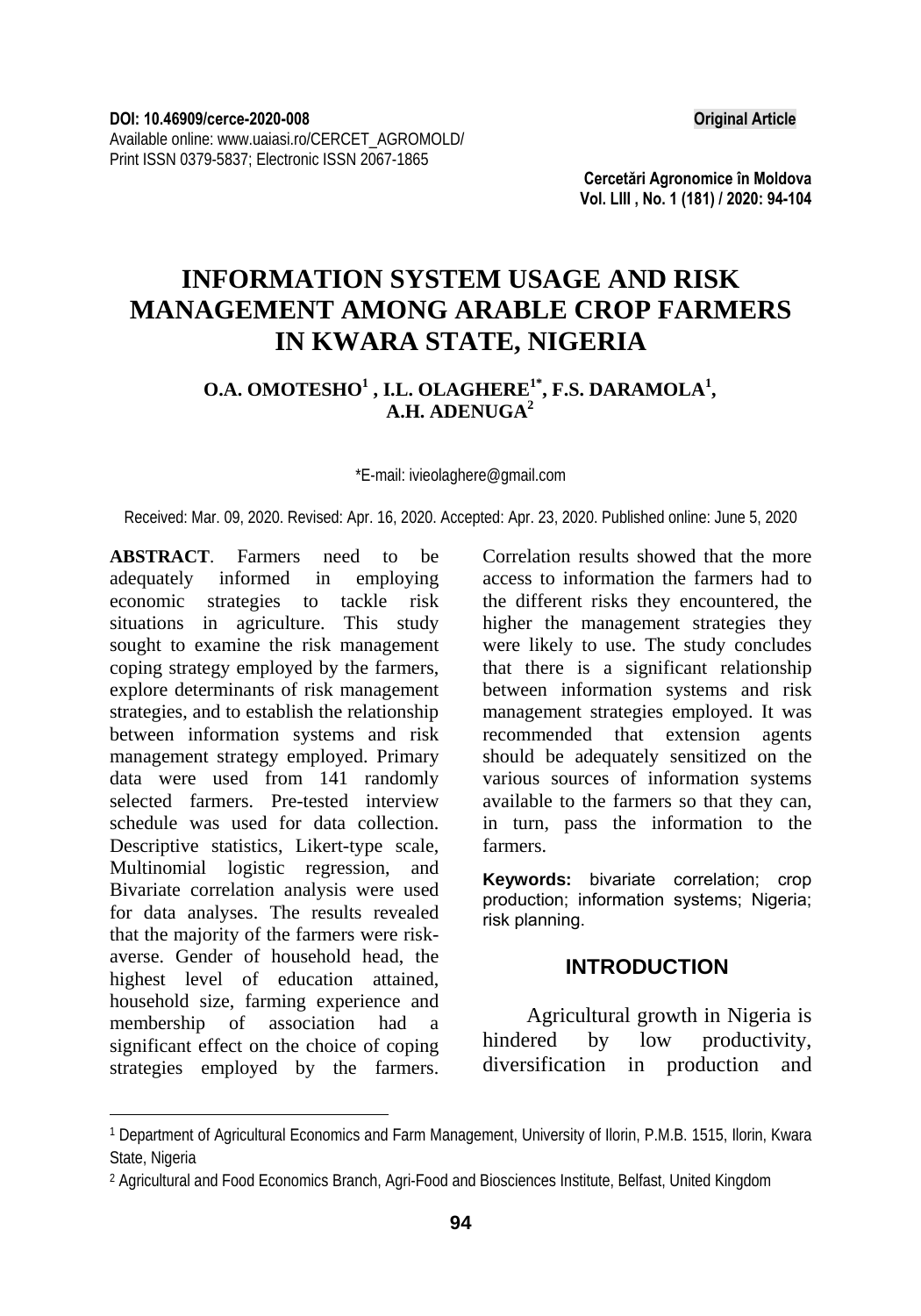consumption basis, as well as a shrinking agrarian land base due to urbanization. These hindrances persist due to factors, like unpredictable weather conditions and price uncertainty. These factors have further increased risks in agricultural production and caused an unfavorable shock on productivity. Several studies have shown that the risks farmers face arise as a result of three leading causes, which are environmental variations causing production and yield uncertainties, price deviation creating market uncertainties, and inadequate information (Mittal, 2012; Ali, 2019). Arable crop farmers in Nigeria face many risks in their farming activities. For example, in the recent past, the country has recorded incidences of a flood, drought, crop diseases, pest infestation, as well as instability in prices of both farm produce and inputs. This has resulted in the variability of the farmers' yearly production. The risk situation is further complicated by the fact that these farmers operate in an environment with weak markets. The risks encountered by the farmers have a direct and immediate impact on local agricultural production, but it is germane to understand that their effects usually start from the farm, and goes all along the supply chain. Finding ways to mitigate against these risks has led to the farmers' quest for new technologies, knowledge, and information.

According to Falola and Adewumi (2013), arable crop farmers

are low in their productivity due to the constraints they usually face in obtaining information from diverse sources.

The importance of information on agricultural productivity and risk management cannot be overlooked. Various studies (Chapman and Slaymakers, 2002; FAO, 2003; Asenso-Okyere and Mekonnen, 2012; Mittal, 2012) have shown that lack of market information on price demand indicators, and market logistics can result in a rise in production costs and increased transportation costs, which can also affect the revenue of the farmers. However, there have been changes over the years about the information system in agriculture in particular. This revolution is an intervention with the likelihood of ensuring that knowledge and information on cogent technologies, methods, and practices in agriculture are put into the right use by farmers (Stienen, 2007). Information and communication systems have become progressively more powerful tools for improving essential services and enhancing local development opportunities. Today, a new pattern of agricultural development is upcoming in both developing and developed counties. The application of information systems is making radical changes in production and marketing patterns (Agbetuyi and Oluwatayo, 2012; Stienen, 2007). The Nigerian Government, in her recognition of the importance of Information and Communication Technology (ICT) in enhancing knowledge, have started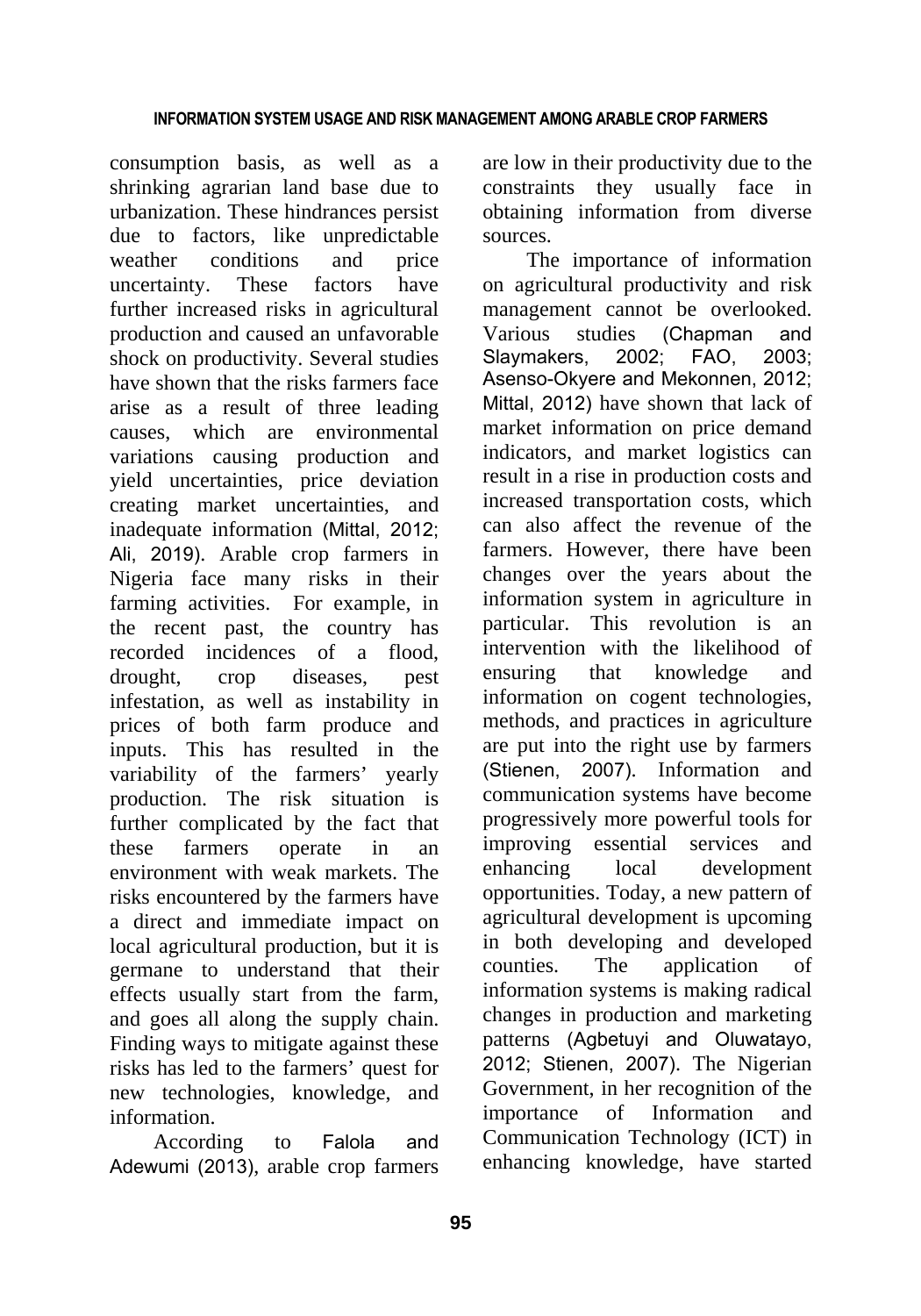the supply of essential infrastructure and training for the incorporation of ICT in the educational and agricultural sector. Information and communication systems in the agrarian industry facilitate knowledge sharing, especially within and among a variety of agricultural networks, including researchers, importers/ exporters, extension services, and farmers.

While it is true that the availability of proper and adequate information is needed to assess the risk faced by farmers, most studies in Nigeria have either tried to evaluate just the severity of the risks farmers face or the information systems used in agriculture. This study, however, goes further by checking the relationship between the information systems farmers have access to and the management strategy employed to mitigate against risks. Hence, this study, therefore, provided answers to the following research questions: a) What are the risk management strategies employed by farmers? b) What determines the risk management strategies used by the farmers? c) What is the relationship between the source of information used and risk management employed?

# **MATERIALS AND METHODS**

To provide answers to the research questions, different analytical techniques were employed. Descriptive statistics were used to describe the various management strategies employed. Multinomial Logistic regression was employed to assess the determinants of

the risk management strategies employed by farmers. Bivariate Correlation was used to show the relationship between information systems and risk management engaged in the study area.

The study was carried out in Kwara state, Nigeria. The state is located in the North-Central region of the country. It lies between latitudes  $7^{\circ}45'N$  and  $9^{\circ}30'N$ and longitudes  $2^{\circ}30'E$  and  $6^{\circ}25'E$ , and it is characterized by two distinct seasons (the wet and dry seasons). The average daily temperature ranges between  $21^{\circ}$ C to  $35^{\circ}$ C. The annual rainfall is between April and October, and it ranges between 1,000 and 1,500 mm (KWADP, 2014). The state has about 36,820 hectares of farmland, with an estimated figure of 260,528 farm families. The state was chosen for the study because it is predominantly agrarian, with agriculture employing more than 70% labour workforce. Arable crops grown in the state include rice, maize, yam, cassava, fruit, and leafy vegetables.

A three-stage sampling technique was used. In the first stage, the random selection of one local government area from each of the four Agricultural Development Zones was done. The next step involved a random selection of four communities from the selected local government area, while the last stage was the selection of ten farming households from a list of arable crop farming households in each selected communities, making sample size 160. However, data for 141 households were used for analysis due to insufficient information given on the others. Data utilized were collected using a pretested interview schedule.

The multinomial logit regression model was used following Bayard *et al.* (2006) and Bandara and Thiruchelvam (2010) to express the probability of a farmer being in a particular category. The multinomial logit regression was used because the dependent variable has more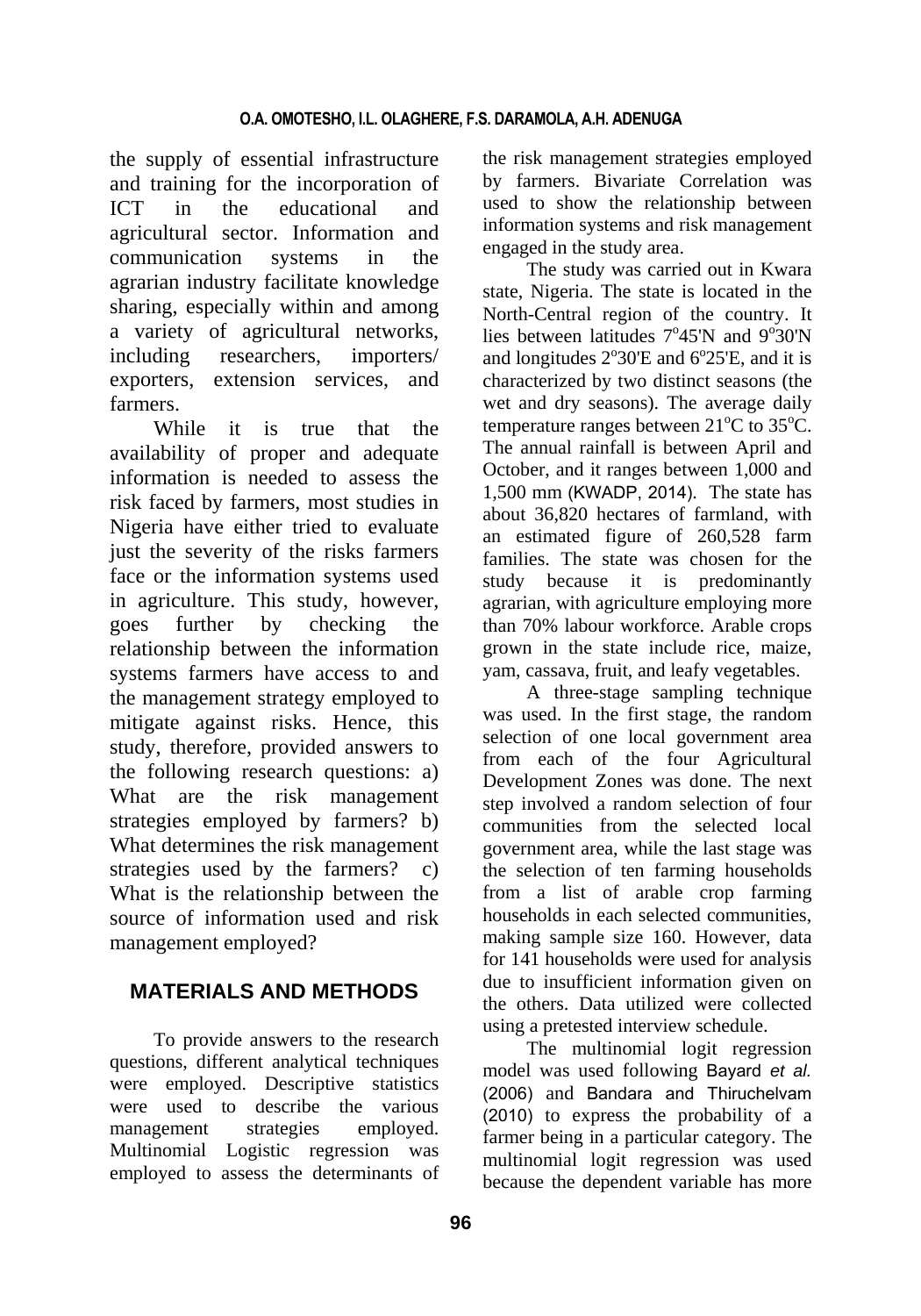than two categories. The multinomial regression model, like all other regression models, is used to predict the outcome of the dependent or response variable given one or more independent variables. The use of the multinomial model assumes that the dependent variable is measured at a nominal level, and there must be one or more independent variables that are continuous, ordinal, or nominal.

 $P_{(Y_i = i)} = \frac{exp(y_jX_i)}{4 + \sum_{i=1}^{4} exp(y_iX_i)}$  for j = 0,1,2,3,4

Parameter estimates measure the impact of a unit increase in relevant explanatory variable on the log odds ratio of the particular state in relation to the base line category. The Multinomial Logit Model is explicitly expressed as:

 $Y_1 = \alpha_1 + \beta_{11}X_1 + \beta_{21}X_2 + \dots + \beta_nX_n$ +  $\varepsilon_i$ ;  $Y_2 = \alpha_2 + \beta_{12}X_1 + \beta_{22}X_2 + \dots$  $\beta_0X_1 + \varepsilon_1Y_3 = \alpha_3 + \beta_{13}X_1 + \beta_{23}X_2 +$ ...............  $\beta_0 X_0 + \varepsilon_1 Y_4 = \alpha_4 + \beta_{14} X_1 +$  $\beta_{24}X_2$  + ……………  $\beta_nX_n$  +  $\varepsilon_iY_0$  =  $\alpha_0$  + β10X1 + β20X2 + …………… βnXn + ε<sup>i</sup> where, Yi represents five unordered categories of risk management strategies, which are:  $Y_1$  = farmers that use Cooperatives;  $Y_2$  = farmers that use Insurance;  $Y_3$  = farmers that use Mixed Cropping System;  $Y_4$  = farmers that employed Income diversification;  $Y_0$  = farmers that employed No risk

The farmers were grouped into five categories based on risk management strategies mostly adopted in times of risk occurrence. These strategies adopted are No risk management strategy (put in God's hand), Income diversification, Mixed cropping, Use of insurance, and Membership of a cooperative.

The multinomial logit model for this study was stated as:

$$
_{j)} = \frac{exp(y)x^{j}}{1 + \sum_{i=0}^{4} exp(y)x^{i}}
$$
 for j =

management strategy (which was the reference category)

The hypothesized independent variables were:  $X_1$  = Duration of information usage (years);  $X_2 =$  Monthly income (naira);  $X_3$  = Gender of the household head (male  $=1$ , female  $= 0$ );  $X_4$  = Education level (number of years of successful schooling);  $X_5$  = Age of household head (years);  $X_6$  = Farm experience (years);  $X_7$  = Member of any social group (yes = 1, no = 0);  $X_8$  = Farm size (Ha);  $X_9$  = Premium on insurance (naira);  $X_{10}$  = Mean cost of information system usage (naira).

The Bivariate Correlation was used to show the relationship between information systems and risk management employed, and was given as:

$$
r = \frac{\sum_{i=1}^{n}(xi-x)(yi-y)}{\sqrt{\sum_{i=1}^{n}(xi-x)^{2}\sum_{i=1}^{n}(yi-y)^{2}}}
$$

 $\overline{\phantom{a}}$ 

where,  $r =$  correlation coefficient;  $n =$  number of observation across all groups;  $x =$  information system sources, and  $y = risk$  management strategies employed.

#### **RESULTS AND DISCUSSION**

The results of the data analysis done for the study are presented and discussed next.

#### **Risk situations faced by farmers**

The results for analysis done on various risk situations faced by the farmers are presented in *Table 1.* The listed sources of risk are those that are viewed to be familiar and significant among farmers. *Table 1* shows that insufficient rainfall during crop growth is a significant risk faced, as agreed by about 56% of the farmers.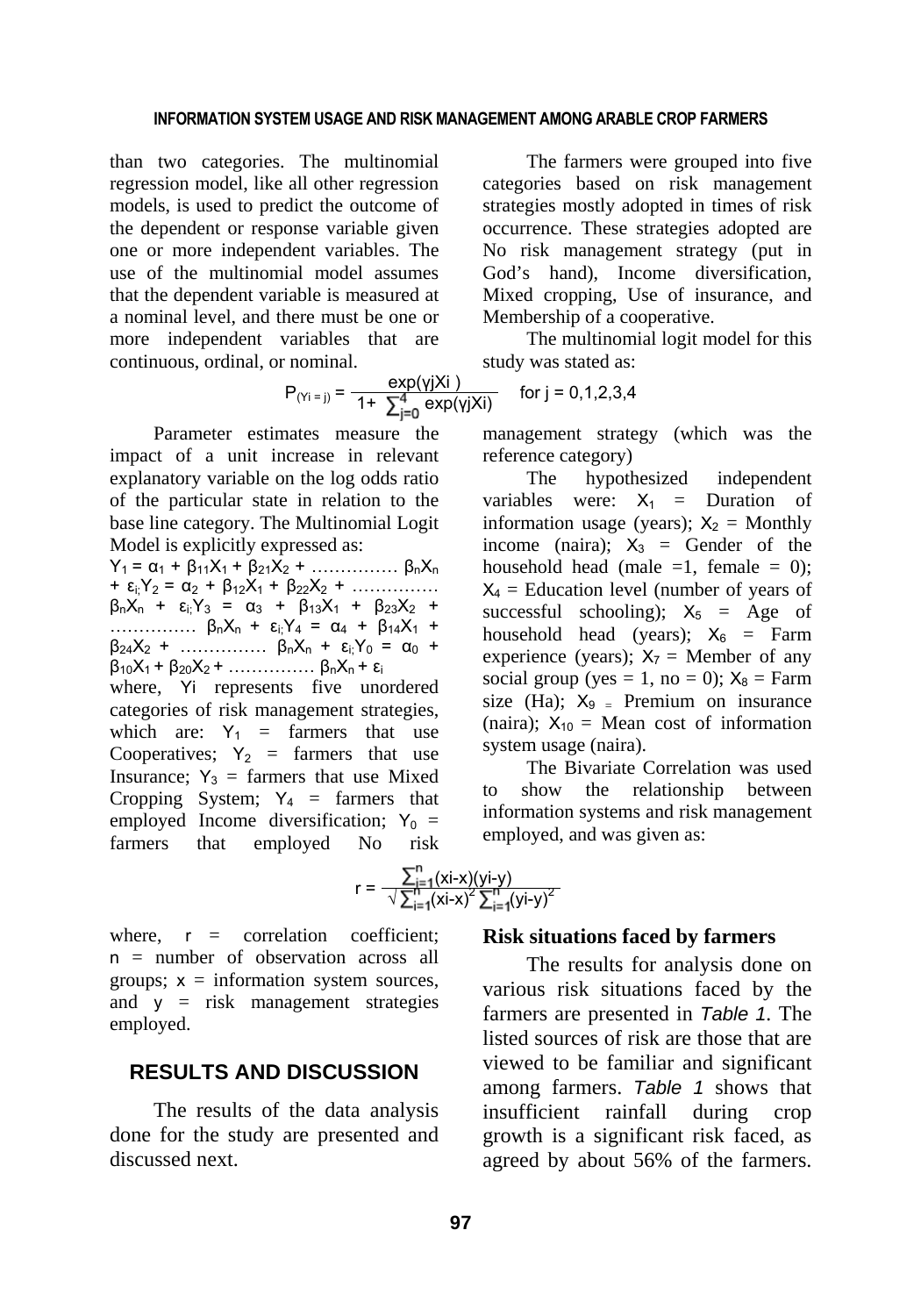#### **O.A. OMOTESHO, I.L. OLAGHERE, F.S. DARAMOLA, A.H. ADENUGA**

The reason for this is the geographical location of the state or the unstable weather conditions often experienced in the state, which has been attributed to the global climate changes currently being experienced. Aside from insufficient rainfall, the farmers

also complained that the rains often did not come at the right time. Variations in the quantity of output produced ranked second, while the frequent outbreak of diseases ranked third among the risk situations faced by the farmers.

|                                                                | <b>Level of occurrence</b>  |                                    |                           |             |                  |
|----------------------------------------------------------------|-----------------------------|------------------------------------|---------------------------|-------------|------------------|
| <b>Risk source</b>                                             | <b>Often</b><br>freq $(\%)$ | <b>Occasionally</b><br>freq $(\%)$ | Not at all<br>freq $(\%)$ | <b>Mean</b> | Rank             |
| Insufficient rainfall                                          | 79 (56.1)                   | 47 (33.3)                          | 15 (10.6)                 | 2.45        | 1 <sup>st</sup>  |
| Variation in output                                            | 58 (41.1)                   | 66 (46.8)                          | 17 (12.1)                 | 2.30        | 2 <sup>nd</sup>  |
| Disease outbreak                                               | 61 (43)                     | 58 (41.1)                          | 22 (15.6)                 | 2.27        | $3^{\text{rd}}$  |
| Change in market price<br>of output                            | 48 (34)                     | 78 (55.4)                          | 15 (10.6)                 | 2.23        | 4 <sup>th</sup>  |
| Sudden change in the<br>price of input                         | 43 (30.5)                   | 83 (58.9)                          | 15 (10.6)                 | 2.20        | 5 <sup>th</sup>  |
| Pest                                                           | 44 (31.2)                   | 68 (48.2)                          | 29 (20.6)                 | 2.10        | $6^{\rm th}$     |
| Drought                                                        | 40 (28.4)                   | 72 (51.0)                          | 29 (20.6)                 | 2.08        | 7 <sup>th</sup>  |
| Erosion                                                        | 42 (29.8)                   | 41 (29.1)                          | 58 (41.1)                 | 1.89        | $8^{\sf th}$     |
| Reduction in soil quality                                      | 22 (15.6)                   | 53 (37.6)                          | 66 (46.8)                 | 1.69        | $9^{\sf th}$     |
| Increase in the interest<br>rate of borrowed funds             | 17(12.1)                    | 59 (41.8)                          | 65 (46.1)                 | 1.66        | $10^{\text{th}}$ |
| Change in government<br>policy                                 | 9(6.4)                      | 62 (44.0)                          | 70 (49.6)                 | 1.57        | $11^{th}$        |
| Increase in premium<br>paid on insurance                       | 24 (17.0)                   | 31(22.0)                           | 86 (61.0)                 | 1.55        | $12^{th}$        |
| Flood                                                          | 16 (11.3)                   | 44 (31.2)                          | 81 (57.4)                 | 1.54        | $13^{\text{th}}$ |
| Restriction to the use of<br>certain pesticides/<br>herbicides | 6(4.3)                      | 43 (30.5)                          | 92 (65.2)                 | 1.40        | 14 <sup>th</sup> |

**Table 1 - Distribution of the respondents according to the likelihood of risk occurrence** 

The economic importance and effect of prevalent disease occurrence cannot be overemphasized. This is because apart from the increase in the variable cost of the farmers, as a result of disease control measures, output of the farmers may be significantly reduced.

Other sources of risk that often occur to the farmers are changes in market output, a sudden change in the

price of input, incidences of pest, erosion, and drought.

### **Risk management strategies employed by the farmers**

For the provision of any support service to be of any significant benefit or impact to the farmer, the attitudes of the farmers towards risk must be known. By so doing, the reasons behind the risk management decisions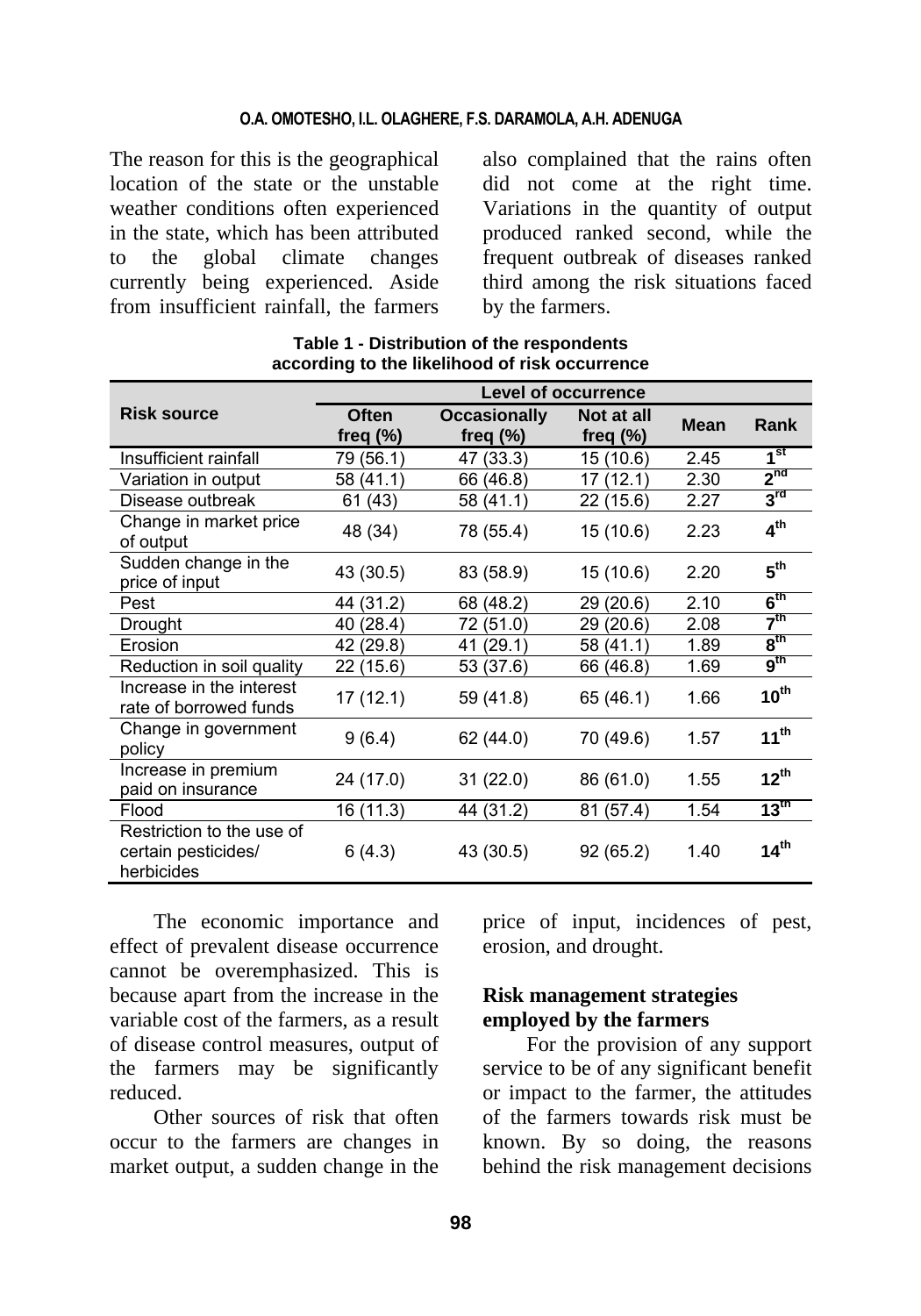are clear. The different risk coping strategies employed by the farmers is presented next. *Table 2* shows that

variations in quantity produced rank first amongst the risks farmers are willing to use coping strategies.

|                                                               |                                                     |                                                         |                                          | <b>Coping strategies</b>                      |                               |             |                  |
|---------------------------------------------------------------|-----------------------------------------------------|---------------------------------------------------------|------------------------------------------|-----------------------------------------------|-------------------------------|-------------|------------------|
| <b>Risk</b><br>source                                         | <b>No</b><br>coping<br>strate-<br>gy freg<br>$(\%)$ | <b>Income</b><br>diversi-<br>fication<br>freq<br>$(\%)$ | Mixed<br>cro-<br>pping<br>freq<br>$(\%)$ | Coope-<br>rative<br>society<br>freq<br>$(\%)$ | Insu-<br>rance<br>freq<br>(%) | <b>Mean</b> | R.               |
| Variation in<br>quantity produced                             | $\overline{27}$<br>(19.2)                           | $\overline{58}$<br>(41.1)                               | 27<br>(19.2)                             | $\overline{24}$<br>(17.0)                     | $\overline{5}$<br>(3.5)       | 2.49        | 1 <sup>st</sup>  |
| Incidence of pest                                             | $\overline{35}$<br>(24.8)                           | $\overline{57}$<br>(40.5)                               | $\overline{22}$<br>(15.6)                | 11<br>(7.8)                                   | 16 (11.3)                     | 2.40        | 2 <sup>nd</sup>  |
| Sudden change in<br>the price of inputs                       | 30<br>(21.2)                                        | 27<br>(19.2)                                            | 50<br>(35.5)                             | $\overline{31}$<br>(22.0)                     | 3<br>(2.1)                    | 2.18        | 3 <sup>rd</sup>  |
| <b>Diseases</b>                                               | 29<br>(20.6)                                        | 20<br>(14.2)                                            | 44<br>(31.2)                             | 11<br>(7.8)                                   | 37 (26.2)                     | 2.11        | 4 <sup>th</sup>  |
| Change in market<br>price of output                           | 26<br>(18.4)                                        | 30<br>(21.3)                                            | 40<br>(28.4)                             | 41<br>(29.1)                                  | 4<br>(2.8)                    | 2.11        | 4 <sup>th</sup>  |
| Insufficient rainfall                                         | 86<br>(61.0)                                        | $\overline{29}$<br>(20.6)                               | $\overline{24}$<br>(17.0)                | $\overline{2}$<br>(1.4)                       | $\mathbf 0$<br>(0.0)          | 2.04        | 6 <sup>th</sup>  |
| Reduction in soil<br>quality                                  | 68<br>(48.2)                                        | 22<br>(15.6)                                            | 45<br>(31.9)                             | 6<br>(4.3)                                    | $\Omega$<br>(0.0)             | 1.89        | 7 <sup>th</sup>  |
| Change in<br>government policy                                | 54<br>(38.2)                                        | 57<br>(40.5)                                            | 10<br>(7.1)                              | 20<br>(14.2)                                  | 0<br>(0.0)                    | 1.80        | 8 <sup>th</sup>  |
| Drought                                                       | 60<br>(42.6)                                        | 52<br>(36.9)                                            | 11<br>(7.8)                              | 14<br>(9.9)                                   | 4<br>(2.8)                    | 1.67        | 9 <sup>th</sup>  |
| Erosion                                                       | $\overline{47}$<br>(33.3)                           | 48<br>(34.0)                                            | $\overline{23}$<br>(16.3)                | 6<br>(4.3)                                    | 17(12.1)                      | 1.66        | $10^{\text{th}}$ |
| Flood                                                         | 52<br>(36.9)                                        | 35<br>(24.8)                                            | 22<br>(15.6)                             | 7<br>(5.0)                                    | 25 (17.7)                     | 1.38        | $11^{th}$        |
| Increase in the<br>interest rate of<br>borrowed funds         | 47<br>(33.3)                                        | 20<br>(14.2)                                            | 17<br>(12.1)                             | 53<br>(37.6)                                  | 4<br>(2.8)                    | 1.36        | $12^{th}$        |
| Increase in<br>premium paid to an<br>insurance                | 98<br>(69.5)                                        | 10<br>(7.1)                                             | 7<br>(5.0)                               | 25<br>(17.7)                                  | 1<br>(0.7)                    | 0.79        | $13^{\text{th}}$ |
| Restriction to<br>use of certain<br>pesticides/<br>herbicides | 106<br>(75.2)                                       | 21<br>(14.9)                                            | 0<br>(0.0)                               | 12<br>(8.5)                                   | $\overline{2}$<br>(1.4)       | 0.55        | 14 <sup>th</sup> |
| Average<br>percentage (%)                                     | 38.75                                               | 24.62                                                   | 17.32                                    | 13.32                                         | 5.99                          |             |                  |
| Rank                                                          | 1 <sup>st</sup>                                     | 2 <sup>nd</sup>                                         | 3 <sup>rd</sup>                          | 4 <sup>th</sup>                               | 5 <sup>th</sup>               |             |                  |

|  |  | Table 2 - Distribution of respondents according to risk management strategy employed |  |
|--|--|--------------------------------------------------------------------------------------|--|
|  |  |                                                                                      |  |

*Note: R= Rank*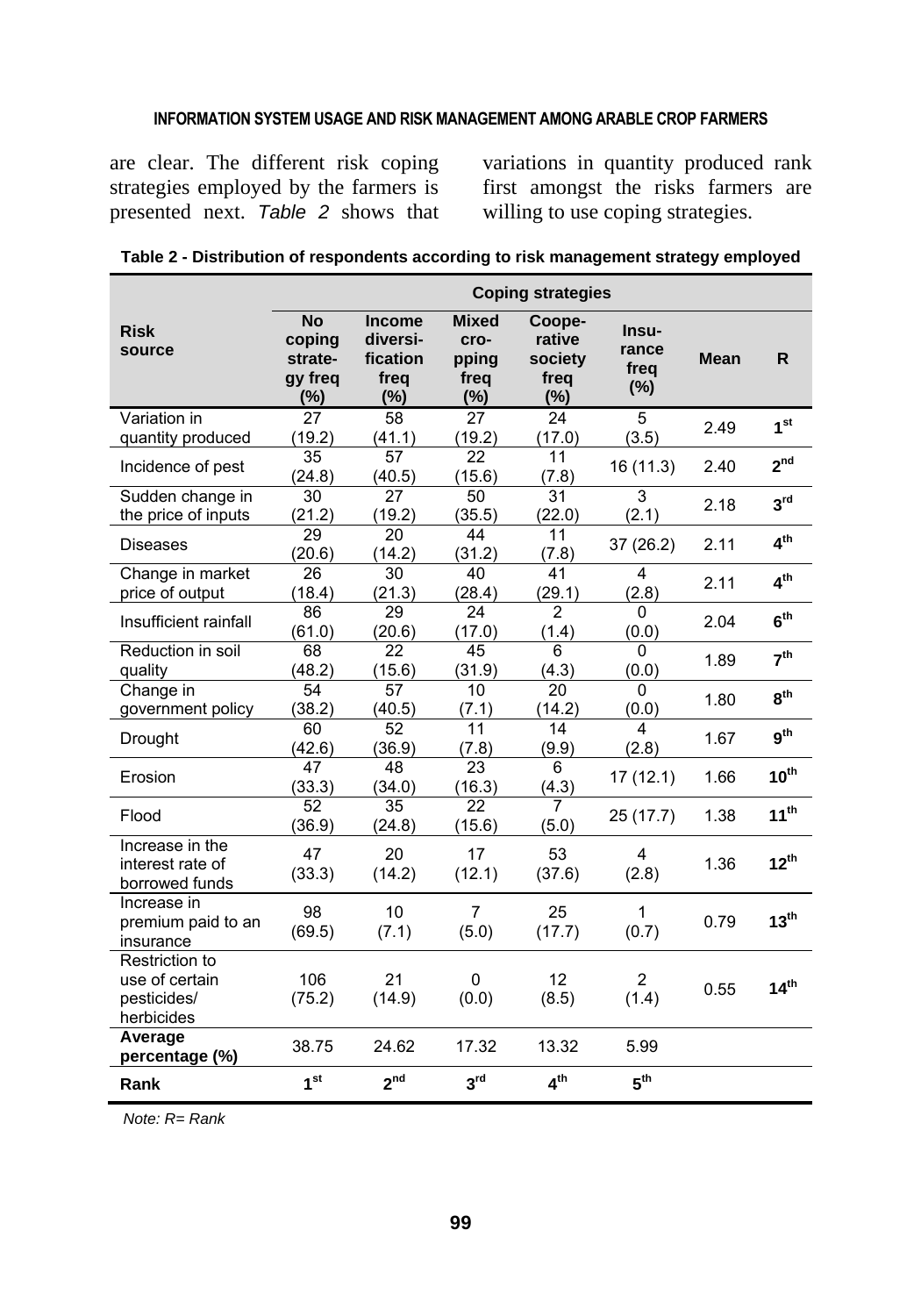This is because the differences in the amount produced in most cases were a reduction in the farmers' output. The farmers in the study area mostly resulted in income diversification as a coping strategy for this risk. Income diversification meant that they engaged in other incomegenerating activities apart from farming activities. This agrees with the findings of Fashogbon and Oni (2013), as well as that of Reardon (1997), that most farmers in Africa usually resort to income diversification as a means of reducing the risk associated with farming, especially in situations where there is a reduction in output or some cases when there is total crop loss. Incidences of the occurrence of pest outbreaks and the sudden change in the prices of farm inputs ranked second and third, respectively, among the risks the farmers sought coping strategies. The use of insurance as a coping strategy ranked the least. This buttresses evidence shown by Surminski (2014) that even though the use of insurance to militate against risk has generally increased, farmers have still not fully embraced the idea.

Furthermore, figures from the Department of International Development show that in developing countries, only 5% of direct natural disaster losses are insured, compared to 40% in developed countries (DFID, 2013). Overall, the modal category of the risk coping strategy employed by the farmers was that of no coping strategy used. This means that the farmers mostly depended on their "gods" to help manage the risks they encountered. This finding collaborates with studies of Ali (2019) and Fashogbon and Oni (2013) that most small scale farmers are risk-averse.

## **Factors determining risk management strategies among the farmers**

This sub-section discusses the various factors that determined the usage of the different coping strategies among farmers.

The results of the multinomial logistic regression established that at least one of the hypothesized variables included in the model was significantly different from zero, as indicated by the chi-square value of 142.80 and the value of  $P^2 = 0.001$ . The factors that influence the choice of management strategy employed are presented on *Table 3*. It shows that the mean years spent on information used in support of farming activities significantly affect the choice of selecting cooperative as a risk management strategy by farmers, compared to not adopting any coping strategy. The log odd value implies that an increase in years of information usage by one year increased the probability of choosing cooperative society measures by 0.27, while keeping all other variables constant. This could be because the farmers have access to reliable information at the cooperatives. Thus, the longer time farmers access and use information from sources, such as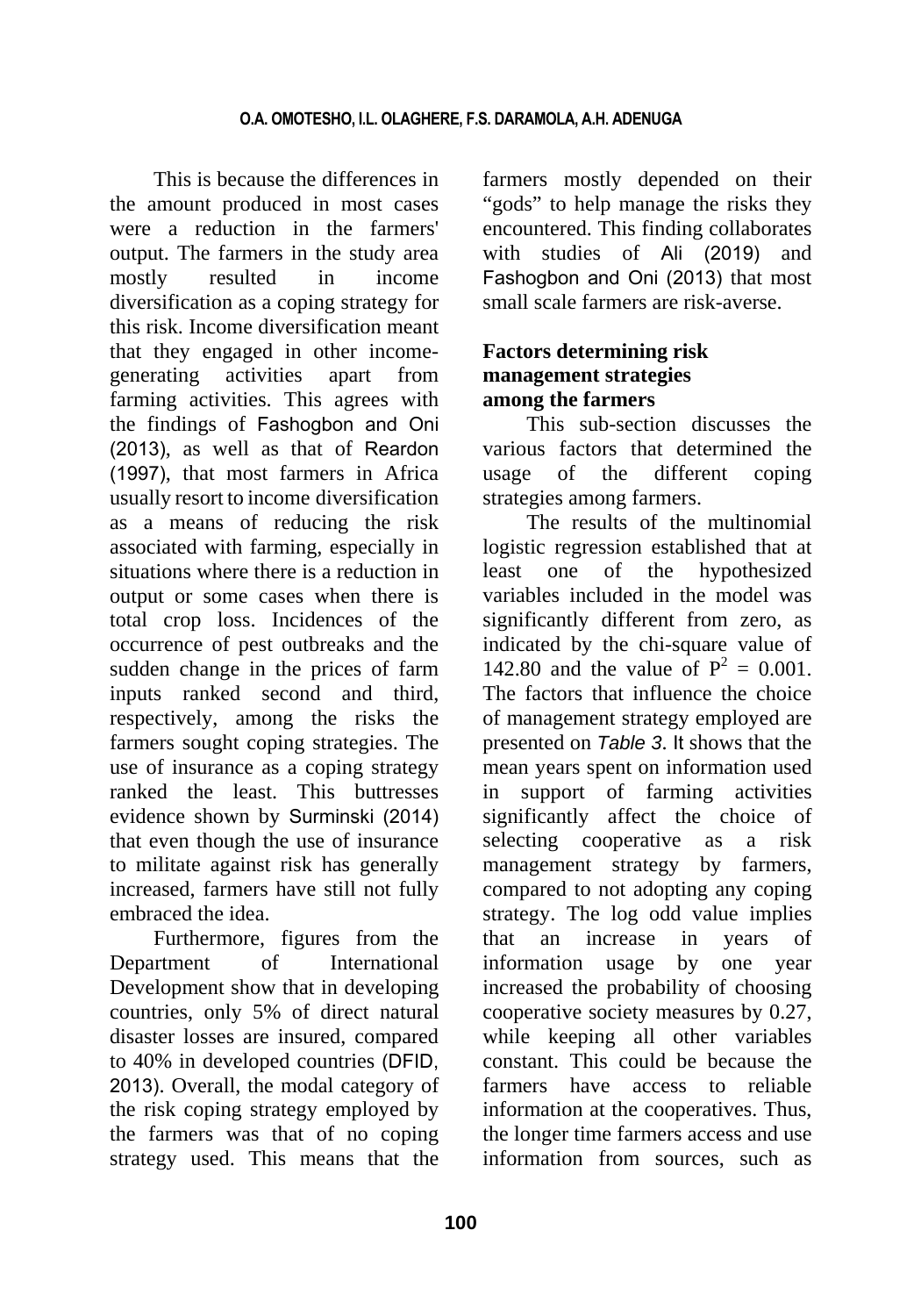extension agents, friends and family, radio, and mobile phones for farming activities, the higher their willingness to manage risk by being a member of a cooperative society.

The positive and significant coefficient of gender for all the categories implies that the probability of men remaining in the comparison category relative to the reference category increases as the variable increases.

This is probably because studies by Bempoma and Acquah (2014) and Odendo *et al.* (2009) have shown that male farmers have more access to extension service and information, compared to their female counterparts. Thus, they can harness the information gotten and take practical steps to adopt innovations and technologies to militate against risks in their businesses. At the 5% level of significance, the education level influenced the choice of the use of insurance by the farmers in managing risk.

The log odd for the level of education indicates that a one-unit increase in the years of education increases the probability of the farmers remaining in the comparison category relative to the reference category by a factor of about 1.27 if all else is held constant. This may be attributed to the fact that farmers with more education can access and comprehend information on the need to transfer risk through the use of insurance (Thuong and Pabuayon, 2015).

|                        | <b>Category 1</b>               | <b>Category 2</b>               | <b>Category 3</b>               | <b>Category 4</b>               |
|------------------------|---------------------------------|---------------------------------|---------------------------------|---------------------------------|
| <b>Variables</b>       | <b>Coefficient</b><br>(Z value) | <b>Coefficient</b><br>(Z value) | <b>Coefficient</b><br>(Z value) | <b>Coefficient</b><br>(Z value) |
| Duration of            | $0.266**$                       | $-0.137$                        | 0.076                           | 0.168                           |
| information usage      | (2.16)                          | (-0.88)                         | (0.61)                          | (1.46)                          |
| Gender                 | $2.850**$                       | $3.996**$                       | 2.641**                         | $2.155**$                       |
|                        | (2.53)                          | (3.32)                          | (2.55)                          | (2.41)                          |
| <b>Education level</b> | $-0.026$                        | 1.269**                         | 0.394                           | $-0.304$                        |
|                        | (-0.07)                         | (2.12)                          | (1.05)                          | (-0.89)                         |
| Household size         | 0.498                           | $0.705**$                       | $1.020**$                       | 0.467                           |
|                        | (1.57)                          | (1.98)                          | (3.23)                          | (1.63)                          |
|                        | $-0.076$                        | $-0.016$                        | $-0.020$                        | $-0.102**$                      |
| Farming experience     | (-1.23)                         | (-0.25)                         | (-0.34)                         | (-1.78)                         |
| Member of farming      | $-1.964**$                      | 1.497                           | $-1.802**$                      | $-0.421$                        |
| association            | (-1.86)                         | (0.98)                          | $(-1.70)$                       | (-0.41)                         |
| Constant               | $-9.923**$                      | $-17.372**$                     | $-11.220**$                     | $-4.438$                        |
|                        | (-2.76)                         | (-3.08)                         | (-3.14)                         | (0.132)                         |

**Table 3 - Determinants of the choice of risk management strategies among the farmers** 

Log likelihood = -152.16; LR Chi-square (22) = 142.80\*\*; Pro > Chi-square = 0.001; Pseudo  $R^2$ = 0.3223; \*\* = Significant at 5% level of probability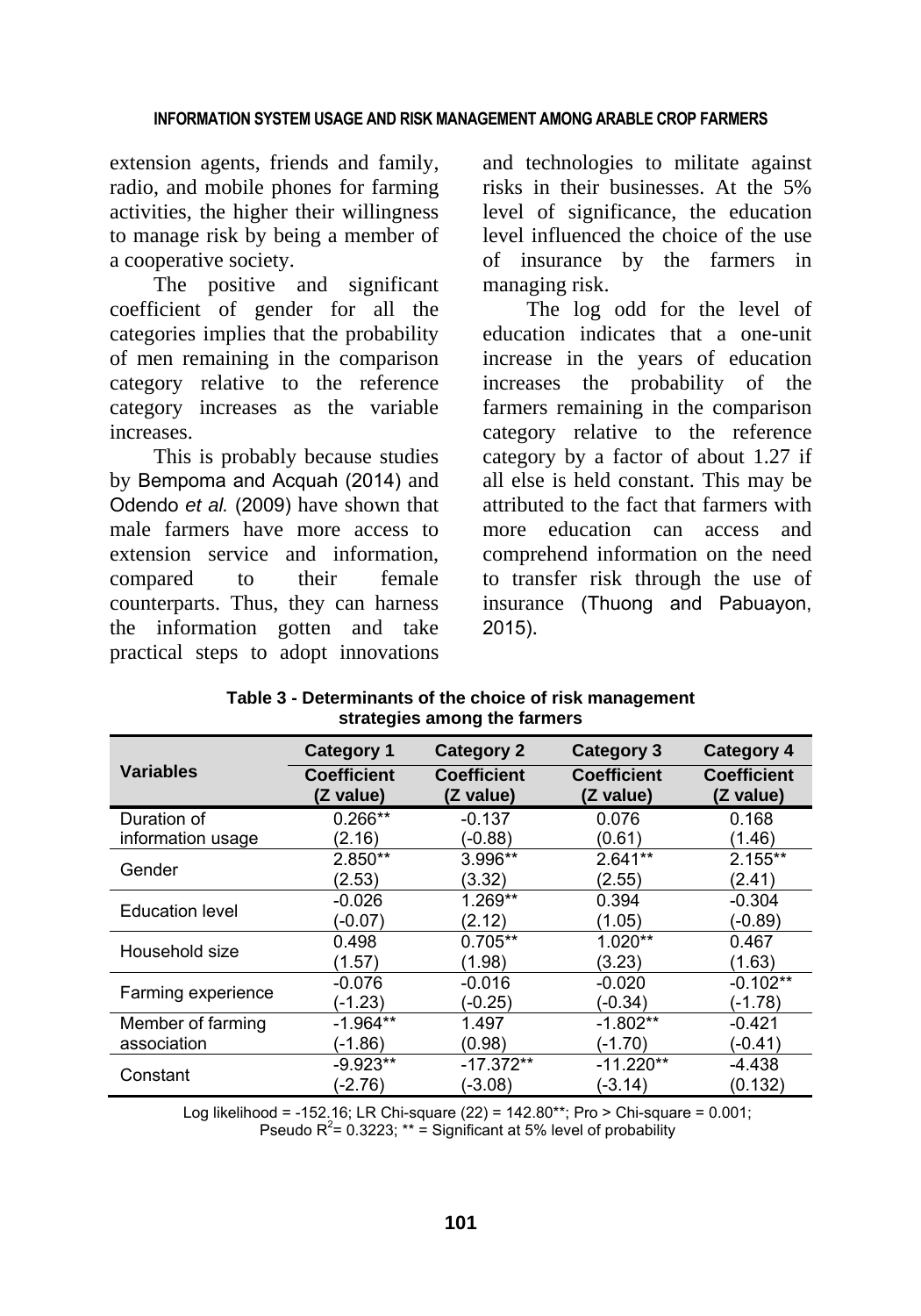The influence of household size as a factor that determines the choice of farmers in risk management strategies was significant for insurance and mixed cropping. The value of the coefficient shows that as household size increases by one person, the probability of engaging in mixed cropping as a coping strategy rises by about 0.71. This might be so due to the positive correlation between larger household size and availability of labour for the various farming activities they may be involved with.

The negative multinomial logit coefficient of farming experience implies that if the farmers were to increase this variable by one unit, the relative risk for the use of income diversification as a coping strategy relative to the use of no coping strategy would be expected to decrease by 0.10. This may be that the farmers might have tried diverting their income to other production activities in times past, which ultimately brought no better result, therefore, discouraging their interest in such strategy.

Similarly, being a member of the farming association increased the chances of the farmers that employed the use of cooperatives and mixed farming methods as coping strategies to move to the reference category. This finding agrees with that of Yakubu *et al.* (2013). This may be because the information receives from such associations has not been adequately harnessed and utilized. It may also be that the farming

associations have not been able to convince the farmers about the benefits that they stand to derive from participation in cooperatives and to engage in mixed crop farming as a coping strategy.

# **Relationship between information source and risk management strategies adopted**

In the study area, extension agents were the most common source of information concerning the risk management strategy to employ by the farmers. The farmers alluded to the fact that most of the information gotten on risk coping strategies were from extension agents. This was followed by news from family and then friends and radio programs. Others were from television, mobile telephones, and the internet, in that order. The strength of the relationship between the information received by farmers and the risk management strategy used is shown in *Table 4.* 

The result showed that the relationship is significant at 1% level. The implication of this is that the more available the information relating to risk management is to farmers, the higher the probability that the farmers will make use of insurance as a coping strategy. As already seen in *Table 2*, the use of insurance as a coping strategy was the least employed. Only about 6% of the farmers secured their production using insurance. This is probably because the farmers are not adequately informed about the benefits that they can get from the use of insurance.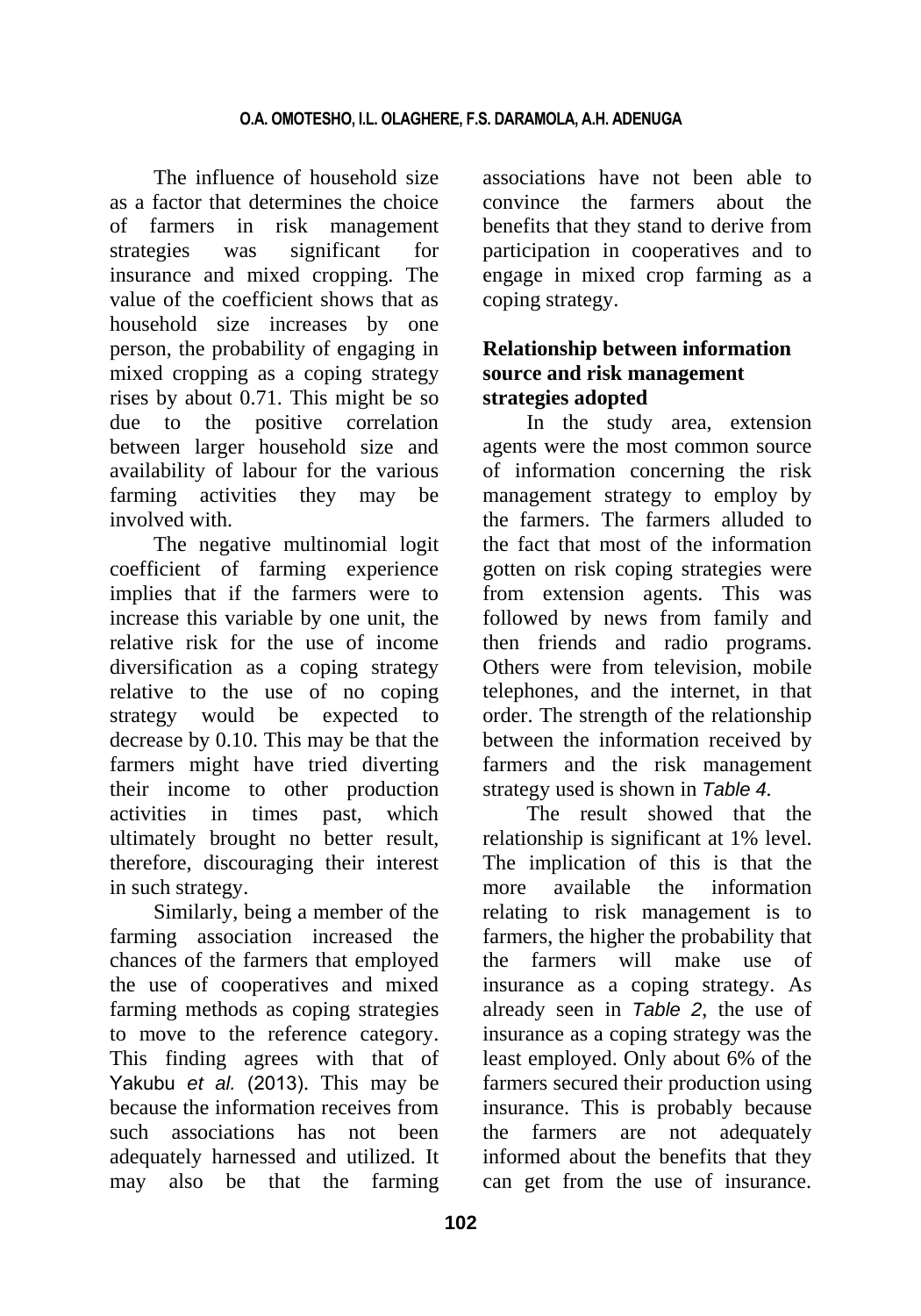They are more focused on the seeming loss of the insurance premiums paid if all goes well during the production season. The smallscale farmer sees the insurance premiums as additional production costs. However, the strength of the relationship is weak, which shows room for improvement by the farmers to increase their contact with information sources for relevant and reliable information for increased productivity and employment of adequate risk management strategies.

|  |  | Table 4 - Correlation analysis between information system and risk management |  |
|--|--|-------------------------------------------------------------------------------|--|
|--|--|-------------------------------------------------------------------------------|--|

|                                 | <b>Information</b><br>system | <b>Risk management</b><br>strategy |
|---------------------------------|------------------------------|------------------------------------|
| <b>Information system</b>       |                              |                                    |
| Pearson correlation             |                              | $0.371***$                         |
| Sig. (2-tailed)                 |                              | 0.01                               |
|                                 | 141                          | 141                                |
| <b>Risk management strategy</b> |                              |                                    |
| Pearson correlation             | $0.371***$                   |                                    |
| Sig. (2-tailed)                 | 0.00                         |                                    |
|                                 | 141                          | 141                                |

**\*\*\*** correlation significant at 1% level

# **CONCLUSION AND RECOMMENDATIONS**

The study concluded that insufficient rainfall was the riskest situation faced by the farmers, and income diversification was the most typical strategy employed by the farmers who used risk coping strategies.

However, there was a significant relationship between information use and risk management strategies applied. Therefore, extension agents should be adequately sensitized on the suitability of the various coping strategies so that they can pass the information to farmers.

Also, farmers need to be encouraged to belong to associations and cooperatives to have access to adequate and reliable information. Furthermore, efforts should also be made by the government to make agricultural insurance attractive to the farmers by ensuring that safety net programs that are created for the farmers remain functional.

### **REFERENCES**

- **Agbetuyi, P.A. & Oluwatayo, J.A. (2012).** Information and communication technology (ICT) in the Nigerian education system. *Mediterr.J.Soc.Sci.,* 3(3): 41-45, DOI: 10.5901/mjss.2012.v3n3p41
- **Ali, E.** (2019). Farmers' attitudes towards climate risks and effects of farmers' risk aversion behavior on inputs use in Northern Togo. *Sarhad J.Agric.,*  35(3): 663-674, DOI: 10.17582/ journal.sja/2019/35.3.663.674
- **Asenso-Okyere, K. & Mekonnen, D.A. (2012).** The importance of ICTs in the provision of information for improving agricultural productivity and rural incomes in Africa. *Working*